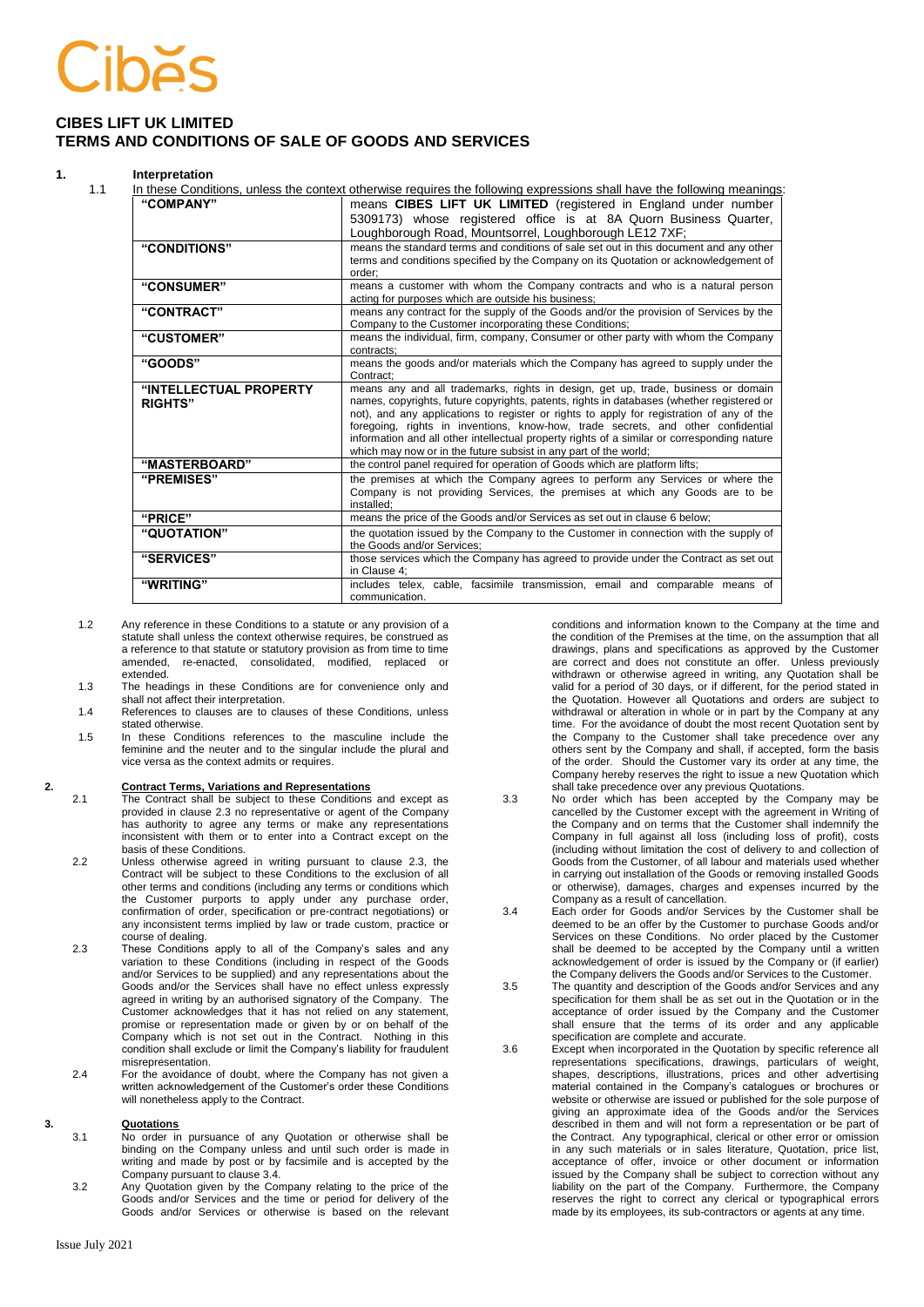- 3.7 **Without prejudice to clause 2.1 and [2.3](#page-0-1) any advice or recommendation given by the Company, its employees, its sub-contractors or agents to the Customer or its employees, its sub-contractors or agents as to the storage, application, installation, use or repair of the Goods which is not confirmed in Writing by the Company is followed or acted upon entirely at the Customer's own risk, and accordingly the Company shall not be liable for any such advice or recommendation which is not so confirmed**.
- 3.8 Unless otherwise agreed in Writing by the Company, the Customer may not vary its order and/or specification for Goods and/or Services and the Customer shall be responsible for ensuring that the Goods and/or Services required are acceptable for their purposes.

### **4. Services**

- 4.1 The Services to be provided by the Company under this Contract (if requested by the Customer) are as follows:-
	- 4.1.1 the installation of the Goods and the carrying out of all work done in or in connection with the testing, delivery, erection, modification or repair of Goods in accordance with the Contract; and
	- 4.1.2 any other works set out in Schedule 1 of these Conditions (if any).
- 4.2 Where the Contract provides for Services to be performed by the Company, the Company will supply the necessary supervisory personnel, skilled and unskilled labour and hand tools for the performance of the Services as specified in the Quotation;
- 4.3 **For the avoidance of doubt, the Services shall not include the provision of advice (including in relation to any planning permission requirements) or services or the installation of any goods or carrying out of any work in, or in connection with, the design, manufacture, development, production, processing, treatment, testing, delivery, erection, repair or servicing of any goods in relation to structural matters or electro-mechanical matters in respect of the Premises. For the avoidance of doubt the Services shall not include any work required for the recessing of floors or the provision or creation of supporting walls for the Goods. In respect of such services, the Customer shall be responsible for procuring the services of the relevant specialist for such work and shall be responsible for indemnifying the Company for any proceedings, costs, losses, expenses, liabilities, injury, death or damages arising from the provision of services from such person or persons**.
- 4.4 **The Customer acknowledges that the Company does not have expertise in assessing the suitability and structural soundness of the Premises in respect of the Goods and/or Services to be provided pursuant to these Conditions. Prior to the commencement of the provision of Goods and/or Services pursuant to these Conditions, the Customer shall therefore:-**
	- 4.4.1 **(at its own cost) prepare and maintain the Premises for the supply of the Services including but not limited to the installation of the Goods) and shall comply with any requirements set out by the Company in any specifications, plans or drawings issued by the Company;**
	- 4.4.2 **ensure the provision of access to electricity and other relevant services required for installation of the Goods;**
	- 4.4.3 **be responsible for identifying, monitoring, removing and disposing of any hazardous materials from the Premises and obtaining and maintaining all necessary consents, licenses, permits, building regulations approval and surveys required for the delivery and installation of the Goods and/or performance of the Services, in accordance with all applicable laws, before and during the supply of the Services at those Premises;**
	- 4.4.4 **ensure that the Premises are in a suitable condition and structurally sound; and**
	- 4.4.5 **ensure that all building regulations and necessary consents, permits and licences have been complied with.**

**For the avoidance of doubt, it shall not be the responsibility of the Company to obtain the necessary approvals, permits licenses, comply with building regulations or advise on the suitability or structural condition of the Premises and the Customer shall commission a survey of the Premises from a qualified surveyor to establish whether the Goods and/or Services to be provided under this Contract are appropriate under all the circumstances. The Customer shall indemnify the Company against all proceedings, costs, losses, expenses, liabilities, injury, death or damage arising out of any failure by the Customer to comply with this clause 4.5 and/or as a result of any defects in the structure of the Premises.**

4.5 **The Company shall use all reasonable endeavours to observe all health and safety rules and regulations and any other reasonable security requirements that apply at any of the Premises and that have been communicated to it, provided that it shall not be liable under this Contract if, as a result of such** 

**observation, it is in breach of any of its obligations under this Contract.**

4.6 In respect of the Services, the Customer shall comply with all relevant legislation in relation to the Services, the installation of the Company's Goods, the use of the Goods in so far as any necessary licenses, consents and legislation relate to the Customer's Premises, staff and equipment and in all cases on or before the commencement date of the provision of the Services.

## **5. Specifications, Instruction or Design**

- 5.1 If the Goods are to be made or the Services are performed by the Company in accordance with a specification, instruction or design submitted by the Customer or any third party on behalf of the Customer then:<br>5.1.1 the sui
	- the suitability, accuracy and completeness of any terms of any order, the specification, instruction or design will be the Customer's responsibility;
	- 5.1.2 the Customer will indemnify the Company against any infringement or alleged infringement of any third party Intellectual Property Rights and any loss, damage or expense which the Company may incur by reason of any such infringement or alleged infringement in any country;
	- 5.1.3 the Customer will indemnify the Company against any loss, damage or expense in respect of any liability arising in any country by reason of the Goods being made and/or the Services being performed to such specification, instruction or design.
- 5.2 The Company reserves the right to make any changes in the specification of the Goods and/or Services which are required to conform with any applicable statutory or EC requirements or, where the Goods and/or Services are to be supplied to the Company's specification, which do not materially affect their quality or performance and the Company may charge the Customer extra for such changes.
- 5.3 The Customer shall supply details of briefs and specifications and any necessary information relating to the Goods and/or Services in reasonable time to enable the Company to complete design development and production in respect of the Goods and/or Services within the time period estimated by the Company pursuant to claus[e 8.3.](#page-2-0)
- 5.4 Where appropriate detailed plans and drawings and/or prototypes of the Goods and/or Services will be issued for the Customer's approval after the receipt of the Customer's brief and/or
- specifications.<br>Any plans, 5.5 **Any plans, drawings, and/or prototypes, descriptions, illustrations, dimensions or particulars submitted by the Company to the Customer pursuant to clause 5.4 are approximate only and are only issued for the sole purpose of giving an approximate idea of the Goods and/or Services described in them. They must not be taken as binding in detail and the Company will not be liable for any error or omission.**
- 5.6 Any drawing, photographic material of any description, catalogue, literature, leaflets, blueprints, Quotations and all or any other documents produced for the purpose of producing the Goods and/or providing the Services and all Intellectual Property Rights in the same shall remain the exclusive property of the Company and shall not be copied or otherwise reproduced by the Customer without first obtaining the consent of the Company in Writing.

## **6. Price of the Goods**

- Without prejudice to clause 3.2 the price of the Goods and/or the Services shall be the Company's quoted price or, where no price has been quoted (or a quoted price is no longer valid), the price which has been agreed between the parties prior to formation of the Contract and for which the Company invoices the Customer in accordance with claus[e 7.1](#page-2-1) of these Conditions.
- 6.2 **The Company reserves the right and shall be entitled to, by giving notice to the Customer at any time before delivery of the Goods and/or performance of the Services, increase the Price to take account of any increase in the cost of their provision to the Company which is due to any factor beyond the control of the Company, including***,* **without limitation, currency regulation, any increase in the costs to the Company of labour, purchasing or supplying goods, materials or services or other costs of manufacture or installation, (including but not limited to any such increase arising from any error, inadequacy or change to any specification, instructions, information or design provided by the Customer and whether requested by the Customer, another third party or otherwise), any change in delivery dates or quantities, or any delay caused by any instructions or failure of the Customer to give the Company adequate information or instructions or any change in taxes, customs duties, freight charges, insurance premiums or exchange rates, and such increased prices ruling at the date of dispatch or performance by the Company shall be substituted for the previous Contract Price.**
- 6.3 The Price is exclusive of any value added tax, and if relevant all taxes, duties and other government charges and all costs or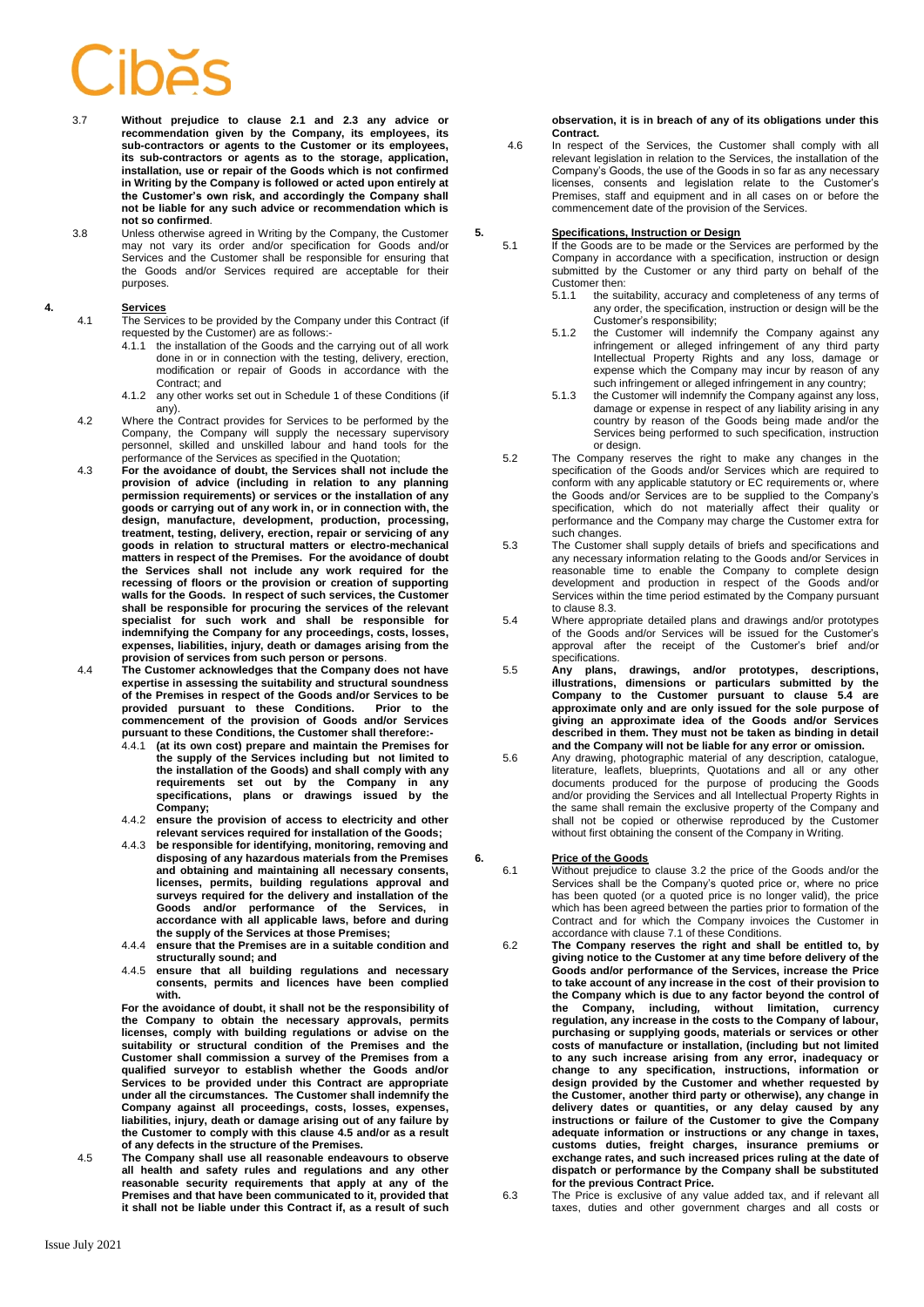charges in relation to insurance of the Goods whilst on the Premises, all of which amounts the Customer will pay in addition when it is due to pay for the Goods and/or Services.

# <span id="page-2-1"></span>**7. Terms of Payment**<br>**7.1 Except as otherwise**

Except as otherwise agreed in Writing between the Customer and the Company, the Company shall be entitled to invoice the Customer immediately for the Goods and/or Services on the date of or at any time after the Customer places its order and the Company will be permitted to submit invoices for the Goods and/or Services and payment shall be made by the Customer in one lump sum (on the date specified by the Company in writing) or in the following installments at the Company's sole discretion:<br>7.1.1 30% of the Price on the date on

- 30% of the Price on the date on which the Customer places its order;
- 7.1.2 65% of the Price shall be payable 30 days prior to delivery of the Goods and/or performance of the Services; and
- 7.1.3 the remainder 5% upon completion of the delivery and/or installation of the Goods.
- 7.2 Except for Goods which are lift parts for which payment of the total price shall be made on delivery, where the Company does not specify dates for payment, or whether payment may be by installments, the Customer shall pay the total price in one lump sum and in any event (where applicable) any charges under clause 8.5.1 within 30 days from the date of the Company's invoice and the Company shall be entitled to recover the Price, notwithstanding that delivery of the Goods and/or performance of the Services may not have taken place and/or that the property in the Goods has not passed to the Customer. The time for payment of the Price shall be of the essence of the Contract and the Customer shall not withhold payment for any reason whatsoever whether in relation to the Contract or any other contract with the Company, including but not limited to where the parties are in dispute in relation to the Contract or any part thereof (except where otherwise agreed by the Company in writing). Receipts for payment will be issued only upon request.
- 7.3 No payment shall be deemed to have been received until the Company has received cleared funds from the Customer.
- 7.4 If the Customer fails to make any payment on the due date then, without prejudice to any other right or remedy available to the Company, the Company shall be entitled to:
	- 7.4.1 suspend any future performance of the Contract (including any delivery of the Goods) or any other Contract with the Customer;
	- 7.4.2 appropriate any payment made by the Customer to such of the Goods and/or Services (or the goods and/or services supplied under any other contract between the Customer and the Company) as the Company may think fit (notwithstanding any purported appropriation by the Customer); and
	- 7.4.3 charge the Customer interest (both before and after any judgment) on the amount unpaid, at the rate of five (5%) per cent per annum above National Westminster Bank base rate from time to time or at the rate applicable under the Late Payment of Commercial Debts (Interest) Act 1998 (whichever is the higher) until payment in full is made (a part of a month being treated as a full month for the purpose of calculating interest).
- 7.5 The Customer shall make all payments due under the Contract without any deduction whether by way of set-off, counterclaim, discount, abatement or otherwise unless the Customer has a valid court order requiring an amount equal to such deduction to be paid by the Company to the Customer.
- 7.6 All payments payable to the Company under the Contract shall become due immediately upon termination of the Contract despite any other provision.
- 7.7 The Customer will pay to the Company any extra costs (including without limitation, storage costs for any Goods) that the Company will incur as a result of the variation delay or suspension of work arising from any act or omission of the Customer's or any other contractor employed by the Customer, or by any other circumstances for which the Company is not responsible.

# **8. Delivery**<br>**8.1 Unless of**

- Unless otherwise agreed in writing by the Company delivery of the Goods shall take place at an address stated on the Quotation, or acknowledgement of order and by the mode of delivery and the carrier specified by the Company. The Customer shall be deemed to have taken delivery of the Goods when the Goods are made available for offloading or handing over to the Customer at the Premises.
- 8.2 Where the Company provides Services the Customer undertakes to provide at its expense vehicular access at the place of delivery which is suitable for use as specified by the Company and is safe, clear, flat and unobstructed from the delivery offloading point to the area of installation and that delivery can be effected by normal doors without the use of window tackle or other specialised equipment except as specified by the Company ("Clear Access").

<span id="page-2-0"></span>The Company reserves the right to charge the Customer extra if such Clear Access is not provided to the Company's satisfaction.

- 8.3 Any dates quoted or specified by the Company for delivery of the Goods and/or performance of the Services are approximate only and time for delivery and/or performance shall not be of the essence or be made of the essence by notice. If no dates for delivery and/or performance are so specified, delivery will be within a reasonable time subject to clause 12.1. The Goods may be delivered by and/or the Service may be performed by the Company in advance of the quoted delivery/installation date upon giving reasonable notice to the Customer.
- <span id="page-2-2"></span>8.4 **Subject to the other provisions of these Conditions the Company will not be liable for any direct, indirect or consequential loss (all three of which terms include, without limitation, pure economic loss, loss of profits, loss of business, depletion of goodwill and similar loss,) costs, damages, charges or expenses caused directly or indirectly by any delay in the delivery of the Goods or the performance of the Services (even if caused by the Company's negligence), nor will any delay entitle the Customer to terminate or rescind the Contract unless such delay exceeds 180 days.**
- 8.5 Where the Company only sells Goods which are lift parts, if the Company delivers to the Customer a quantity of Goods of up to 5% more or less than the quantity ordered, the Customer shall not be entitled to object to or reject the Goods or any of them by reason of the surplus or shortfall and shall pay for such Goods at the pro rata Contract rate.
- 8.6 Where the Goods are to be delivered in installments, each delivery shall constitute a separate contract and failure by the Company to deliver any one or more of the installments in accordance with these Conditions or any claim by the Customer in respect of any one or more instalments shall not entitle the Customer to treat the Contract as a whole as repudiated.
- 8.7 Where the Company only sells Goods which are lift parts, the Customer will take delivery of the Goods within 7 days of the Company giving it notice that the Goods are ready for delivery.
- 8.8 If for any reason the Customer fails to take or will not accept delivery of the Goods when they are ready for delivery, or the Company is unable to deliver the Goods on time because the Customer has not provided appropriate instructions, documents, Clear Access, licenses or authorisations then without prejudice to any other right or remedy available to the Company:
	- 8.8.1 the Company may store the Goods until actual delivery whereupon the Customer will be liable for all related costs and expenses (including without limitation storage and insurance) and the Company will be entitled to invoice the Customer for such costs and expenses monthly in arrears;
	- 8.8.2 save where clause 8.8.4 applies the risk in the Goods will pass to the Customer (including for loss or damage caused by the Company's negligence) at the point when delivery would have taken place if the Customer had taken delivery and complied with its obligations in this Agreement.;
	- 8.8.3 save where clause 8.8.4 applies, the Goods will be deemed to have been delivered;
	- 8.8.4 the Company may sell the Goods at the best price readily obtainable and (after deducting all reasonable storage and selling expenses) account to the Customer for the excess over the price under the Contract or charge the Customer for any shortfall below the price under the Contract.
- 8.9 In the absence of prior written agreement between the Company and the Customer the Company shall be allowed Clear Access to the Premises to perform the Services and the Customer shall furnish the Company without charge and within a reasonable time with all information available to it relating to the Services and/or Premises and shall give such assistance and at its own expense provide such facilities at the Premises including but not limited to the provision of access light electricity security and other services as shall reasonably be required by the Company to enable it to exercise its obligations under the Contract.

## **9. <u>Non-Delivery and Short Delivery</u>**<br>**19.1 The quantity of any consignment**

- 9.1 The quantity of any consignment of Goods as recorded by the Company upon dispatch from the Company's place of business shall be conclusive evidence of the quantity received by the Customer on delivery unless the Customer can provide conclusive evidence proving the contrary.
- 9.2 The Company shall not be liable for any loss of Goods or damage in transit (where the Company agrees to deliver the Goods to the Customer's place of business at the Company's risk) or for nondelivery or short delivery of the Goods or non-performance of the Services (even if caused by the Company's negligence) unless written notice is given to the Company within 3 days of the date when the Goods would in the ordinary course of events have been received or the Services performed.
- 9.3 **Any liability of the Company arising pursuant to clause 9.2 shall be limited to replacing or (at the Company's discretion) repairing the Goods and/or delivering the Goods and where applicable performing the Services within a reasonable time**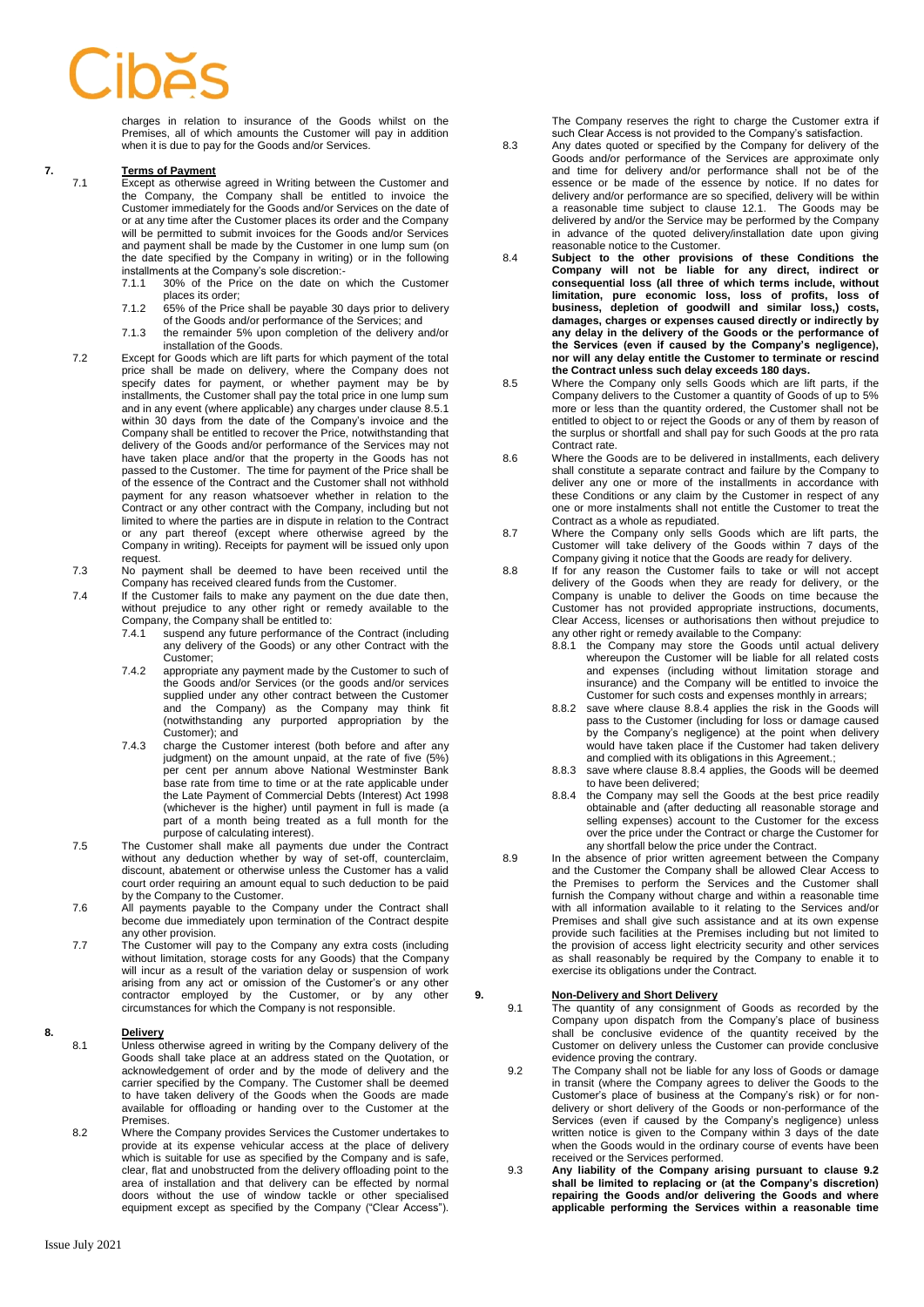**and/or issuing a credit note at the pro-rata Contract rate against any invoice raised for such Goods and/or Services.** 

## **10. Risk and Title**

- The risk of damage to or loss of the Goods shall pass to the Customer:<br>10.1.1
	- 10.1.1 on delivery; or<br>10.1.2 the date on the date on which the Customer defaults (which expression shall have the meaning set out in clause 10.2); or
	- 10.1.3 the date on which the Goods being ready for delivery, delivery or performance of the Contract is postponed at the Customer's request

whichever shall first occur. For the avoidance of doubt delivery of the Goods shall be deemed to be completed before off-loading of the Goods.

- 10.2 For the purpose of clause 10.1.2 "defaults" shall mean if the Customer fails to take delivery of the Goods on the due date or fails to provide an address for delivery of the Goods as required or fails to provide Clear Access or fails to allow or make arrangement for the Services to be performed on the due date.
- 10.3 Notwithstanding delivery and the passing of risk in the Goods, or any other provision of these Conditions, ownership of the Goods shall not pass to the Customer until the Company has received in full (in cash or cleared funds) payment in full of the price of the Goods and all other goods agreed to be sold by the Company to the Customer and Services performed.
- 10.4 Until such time as ownership of the Goods has passed to the Customer, the Customer must:
	- 10.4.1 hold the Goods on a fiduciary basis as the Company's bailee;
	- 10.4.2 keep the Goods (at no cost to the Company) separate from all other goods of the Customer or any third party and properly stored, protected and insured in such a way that they remain readily identifiable as the Company's property;
	- 10.4.3 not destroy, deface or obscure any identifying mark or packaging on or relating to the Goods;
	- 10.4.4 maintain the Goods in satisfactory condition insured on the Company's behalf for their full price against all risks to the reasonable satisfaction of the Company and on request the Customer shall produce the policy of insurance to the Company; and
	- 10.4.5 hold the proceeds of the insurance referred to in clause [10.4.4](#page-3-0) on trust for the Company and not mix them with any other money, nor pay the proceeds into an overdrawn bank account.
- <span id="page-3-0"></span>10.5 Until such time that ownership in any of the Goods has passed from the Company to the Customer and in any event if the Customer's right to possession terminates pursuant to clause 10.7 below, the Company shall be entitled at any time to require the Customer to deliver up the Goods and in particular the Masterboard to the Company and, if the Customer fails to do so forthwith, to enter upon any premises of the Customer or any third party where the Goods are stored and/or installed and repossess the Goods and if this is not possible, remove the Masterboard and the Customer grants, and procures the grant of, to the Company, its agents and employees, an irrevocable licence at any time to enter any premises where the Goods are, or may be stored and/or installed, for this purpose. The Company shall be entitled to recover payment for the Goods notwithstanding that ownership of any of the Goods has not passed from the Company.
- 10.6 The Customer shall not be entitled to pledge or in any way charge by way of security for any indebtedness any of the Goods which remain the property of the Company, but if the Customer does so all moneys owing by the Customer to the Company shall (without prejudice to any other right or remedy of the Company) forthwith become due and payable.
- 10.7 The Customer's right to possession of the Goods shall terminate immediately if:
	- 10.7.1 the Customer has a bankruptcy order made against him or makes an arrangement or composition with his creditors, or otherwise takes the benefit of any statutory provision for the time being in force for the relief of insolvent debtors, or (being a body corporate) convenes a meeting of creditors (whether formal or informal), or enters into liquidation (whether voluntary or compulsory) except a solvent voluntary liquidation for the purpose only of reconstruction or amalgamation, or has a receiver and/or manager, administrator or administrative receiver appointed of its undertaking or any part thereof, or documents are filed with the court for the appointment of an administrator of the Customer or notice of intention to appoint an administrator is given by the Customer or its directors or by a qualifying floating charge holder (as defined in paragraph 14 of Schedule B1 to the Insolvency Act 1986), or a resolution is passed or a petition presented to any court for the windingup of the Customer or for the granting of an administration order in respect of the Customer, or any proceedings are

commenced relating to the insolvency or possible insolvency of the Customer; or

- 10.7.2 the Customer suffers or allows any execution, whether legal or equitable, to be levied on his property or obtained against him, or fails to observe or perform any of his obligations under the Contract or any other contract between the Company and the Customer, or is unable to pay its debts within the meaning of section 123 of the Insolvency Act 1986 or the Customer ceases to trade; or
- 10.7.3 the Customer encumbers or in any way charges any of the Goods; or
- 10.7.4 On the occurrence of a Default Event (as detailed in clause 17.3 below).

**11. Warranties and Liability**

- **11.1 Technical information in relation to the Goods provided by the Company in any Quotation or acknowledgment of order or otherwise is based on information provided by the manufacturer of the Goods and the Company does not warrant the accuracy of such information and accepts no liability in respect of such information.**
- <span id="page-3-1"></span>**11.2 The Company warrants for a period of 12 months from the date of delivery of the Goods and/or performance of the Services and, where both are being provided, if this is not simultaneous, whichever is the later) that (subject to the other provisions of these Conditions) upon delivery or performance (as appropriate):**
	- **11.2.1 The Goods will be of satisfactory quality within the meaning of the Sale of Goods Act 1979; and**
	- **11.2.2 The Goods and/or Services comply in all material respects with the specification for such Goods and/or Services.**
- <span id="page-3-2"></span>**11.3 Subject to the other provisions of these Conditions, the Company warrants that the Services will be performed with all reasonable care and skill.**
- **11.4 The Company shall not be liable for breach of any of the warranties in clause[s 11.2](#page-3-1) and [11.3](#page-3-2) unless:**
	- **11.4.1 the Customer gives written notice (whether or not delivery is refused by the Customer) to the Company of the defect (and if the defect is as a result of damage in transit and if the Company has any liability) to the carrier within 7 days of delivery or performance or (where the defect was not apparent on reasonable inspection) within 7 days after discovery of the defect but in any event no later than the expiry date of the warranty period set out in clause 11.2 above; and**
	- **11.4.2 the Company is given a reasonable opportunity after receiving the notice of examining such Goods and/or Services which are defective and for this purpose the Customer shall provide authority for the Company's representatives or agents to enter on to its premises to inspect any defective Goods and Services within 14 days of a request being made by the Company.**
- **11.5 The Company shall not be liable for a breach of any of the warranties in clauses [11.2](#page-3-1) and [11.3](#page-3-2) and shall be under no liability under any other warranty, condition or guarantee if:**
	- **11.5.1 any defect in the Goods and/or Services arises from any drawing, design, instructions or specification supplied by the Customer;**
	- **11.5.2 any defect arises from fair wear and tear, wilful damage, negligence, or abnormal working conditions or because of a failure by a third party to install Goods correctly (where the Customer is purchasing only Goods) or because the Customer has used the Goods inappropriately (including exceeding any loads limits) or has failed to follow the Company's instructions (whether oral or in writing), including but not limited to the storage, installation, commissioning, use or maintenance of the Goods or (if there are none) good trade practice;**
	- **11.5.3 the Customer has failed to pass on to the end user or a third party engaged to install the Goods, the Company's instructions (whether oral or in writing) and the end user or a third party engaged to install the Goods, has failed to follow, the Company's instructions, including but not limited to the storage, installation, commissioning, use or maintenance of the Goods or (if there are none) good trade practice**
	- **11.5.4 any defect arises from, as a result of or as a consequence of the general condition or any defect in the structure of the Premises or any premises or structures on which the Goods are affixed;**
	- **11.5.5 the total price for the Goods and/or the Services has not been paid by the due date for payment;**
	- **11.5.6 any parts, materials or equipment are not manufactured by the Company, in which case the Customer shall only be entitled to the benefit of any such warranty or guarantee as is given by the**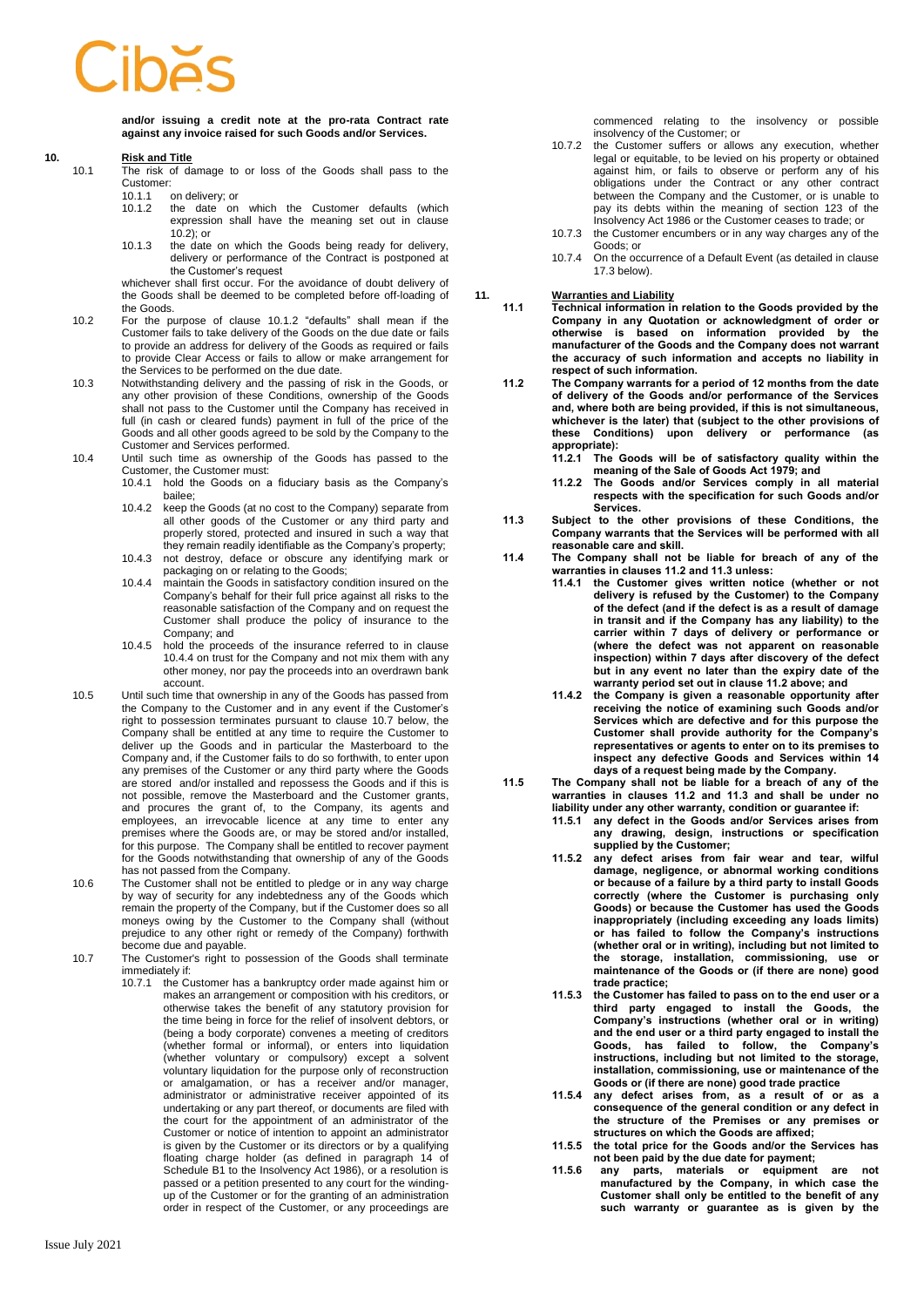**manufacturer to the Company;**

- **11.5.7 the Customer makes any further use of such Goods after giving notice under clause 11.4;**
- **11.5.8 the Customer and/or third party on its behalf misuses, alters, process or repairs such Goods and/or Services without the written consent of the Company.**
- **11.6 Subject to clauses 11.4 and 11.5 if any of the Goods and/or Services do not conform with any of the warranties in clauses 11.2 and 11.3 the Company shall at its option either repair or replace the Goods and/or re-perform the Services (or the defective part) free of charge or, at the Company's sole discretion, refund to the Customer the price of such Goods and/or Services at the pro rata Contract rate.**
- <span id="page-4-1"></span>**11.7 If the Company complies with clause 11.6 it shall have no further liability for a breach of any of the warranties in clauses 11.2 and 11.3 in respect of such Goods and/or Services.**
- **11.8 Any Goods replaced shall belong to the Company and any repaired or replacement Goods shall be guaranteed on these Conditions for the unexpired portion of the 12 month warranty period referred to in condition 11.2**
- **11.9 No warranty is given as to the length of working life of the Goods nor that they will be suitable for any specific purpose or conditions, notwithstanding that such purposes and conditions have been made known to the Company. For the avoidance of doubt, no warranty is given as to the suitability of the Goods for carriage of goods, materials, equipment, furniture or other such similar items.**
- **11.10 Where the Company exercises its rights to remove the Goods (or any part thereof) pursuant to clause 10.5 above, the Company shall use all reasonable endeavours to minimize any damage to the premises from which the Goods are removed. Subject to the foregoing and clause 12.3 the Company gives no warranty as to the manner or consequences of such removal and the Company shall have no liability in respect thereof.**

### **12. Limitation of Liability**

- **12.1 Subject to clauses 3.7, 4, 5, 8, 9 and 11, the following provisions set out the entire financial liability of the Company (including any liability for the acts or omissions of its employees, agents and sub-contractors) to the Customer in respect of:**
	- **12.1.1 any breach of these Conditions or the Contract;**
	- **12.1.2 any use made or resale by the Customer of any of the Goods or Services, or of any product incorporating any of the Goods ;and**
	- **12.1.3 any representation, statement or tortuous act or omission including negligence arising under or in connection with the Contract.**
- **12.2 Save as expressly provided in these Conditions, and except where the Goods and/or Services are sold to a person dealing as a consumer (within the meaning of the Unfair Contract Terms Act 1977) all warranties, conditions and other terms implied by statute or common law (save for the conditions implied by Section 12 of the Sale of Goods Act 1979 and Section 2 of the Supply of Goods and Services Act 1982) are, to the fullest extent permitted by law, excluded from the Contract.**
- **12.3 Nothing in these Conditions excludes or limits the liability of the Company for death or personal injury caused by the Company's negligence or for fraudulent misrepresentation or for liability to Consumers for defective products under the Consumer Protection Act 1987.**

**THE CUSTOMER'S ATTENTION IS IN PARTICULAR DRAWN TO THE PROVISIONS OF CLAUSE [12.4](#page-4-0)**<br>12.4 Subject to and without

- <span id="page-4-0"></span>**12.4 Subject to and without prejudice to clauses 3.7,4.3, [8.4,](#page-2-2) 9.3, [11.2,](#page-3-1) [11.3,](#page-3-2) 11.6, [11.7](#page-4-1) and 12.1:**
	- **12.4.1 the Company's total liability in contract, tort (including negligence or breach of statutory duty or where the Goods and/or Services breach, infringe or make unauthorised use of third party rights), misrepresentation, restitution or otherwise arising in connection with the performance or contemplated performance of the Contract shall not exceed the price of the Goods delivered and/or Services performed under this Contract; and**
	- **12.4.2 the Company shall not be liable to the Customer by reason of any representation (unless fraudulent), or any implied warranty, condition or other term, or any duty at common law, or under the express terms of the Contract for any loss of profits or for any indirect, special or consequential loss or damage (whether for loss of business, depletion of goodwill or otherwise), costs or expenses or other claims for consequential compensation whatsoever (howsoever caused) which arise out of or in connection with the supply of the Goods and/or Services (including any delay in supplying or any failure to supply the Goods and/or**

**the Services in accordance with the Contract or at all) or the use or resale of the Goods by the Customer; and** 

- **12.4.3 the Company accepts no responsibility or liability where the Goods and/or Services cannot be provided as a result of any act or omission of the Customer and in such event the Customer shall still be liable to pay the Company for the Goods and/or Services as if the same had been duly delivered and/or performed.**
- **12.4.4 Nothing in these Conditions shall affect the statutory rights of Consumers.**

- 13. **Indemnity**<br>13.1 Except wh Except where the Customer is a Consumer, the Customer shall indemnify the Company against all liabilities, costs, expenses, damages and losses (including any direct, indirect or consequential losses, loss of profit, loss of reputation, and all interest, penalties and legal and other reasonable professional costs and expenses) (each a "Claim") suffered or incurred by the Company arising out of or in connection with:<br>13.1.1 Any claim
	- Any claim made against the Company by a third party arising out of or in connection with the provision of the Services or the supply of the Goods, to the extent that such claim arises out of the breach, negligent performance or failure or delay in performance of this Contract by the Customer, its employees, agents, subcontractors or other third parties engaged to provide installation or repair services in connection with the Goods.
	- 13.1.2 Any claim made against the Company by a third party for death, personal injury or damage to property arising out of or in connection with defective Goods or the installation or repair of the Goods, to the extent that the defect in the Goods or defective installation or repair of the Goods, is attributable to the acts or omissions of the Customer, its employees, agents, subcontractors or other third parties engaged to provide installation or repair services in connection with the Goods.

## **14. Force Majeure**

14.1 The Company reserves the right to defer the date of delivery or to cancel the contract or reduce the volume of the Goods and/or Services ordered by the Customer and shall not be liable to the Customer or be deemed to be in breach of the Contract if it is prevented from or delayed in the carrying on of its business due to circumstances beyond the reasonable control of the Company including, without limitation, acts of God, governmental actions, war or national emergency, protests, riot, civil commotion, fire, explosion, flood, epidemic, lock outs, strikes or other labour disputes, (whether or not relating to either party's workforce), restraints or delays affecting carriers or inability or delay in obtaining supplies of adequate or suitable materials or late delivery or performance or non-delivery or non-performance by suppliers or subcontractors, import or export regulations or embargos, power failure or breakdown in machinery and acts, restrictions, regulations, bylaws, prohibitions or measures of any kind on the part of any governmental, parliamentary or local authority Provided that, if the event in question continues for a continuous period in excess of 6 months, the Customer shall be entitled to give notice in writing to the Company to terminate the Contract.

## 15. **Intellectual Property**<br>15.1 In the absence of

- In the absence of contrary written agreement between the Customer and the Company, as between the Customer and the Company all the Intellectual Property Rights in the Goods, the Services and in any drawings, software (except for Goods, drawings and/or software owned by any third party) or other documentation or materials supplied by the Company to the Customer shall vest in and remain vested in the Company and upon receipt of a written request from the Company the Customer agrees to execute any document the Company deems necessary to give effect to this clause.
- 15.2 The Customer acknowledges that all Intellectual Property Rights in any drawings, specifications, documents and materials are and will remain the property of the Company (except for drawings, specifications, documents and materials owned by any third party) and that the Customer shall not acquire any title, right or interest in any such Intellectual Property Rights.
- 15.3 The Company shall have no liability in respect of any claims and actions against the Customer for infringement of any Intellectual Property Rights arising from the use of Goods, where any such infringement is due to:
	- 15.3.1 the Company having followed a design or instruction or any other document or information furnished or given by the Customer; or
	- 15.3.2 the use of or installation of such Goods in a manner or for a purpose or in a country not specified or disclosed to the Company in writing prior to the Contract being made; or